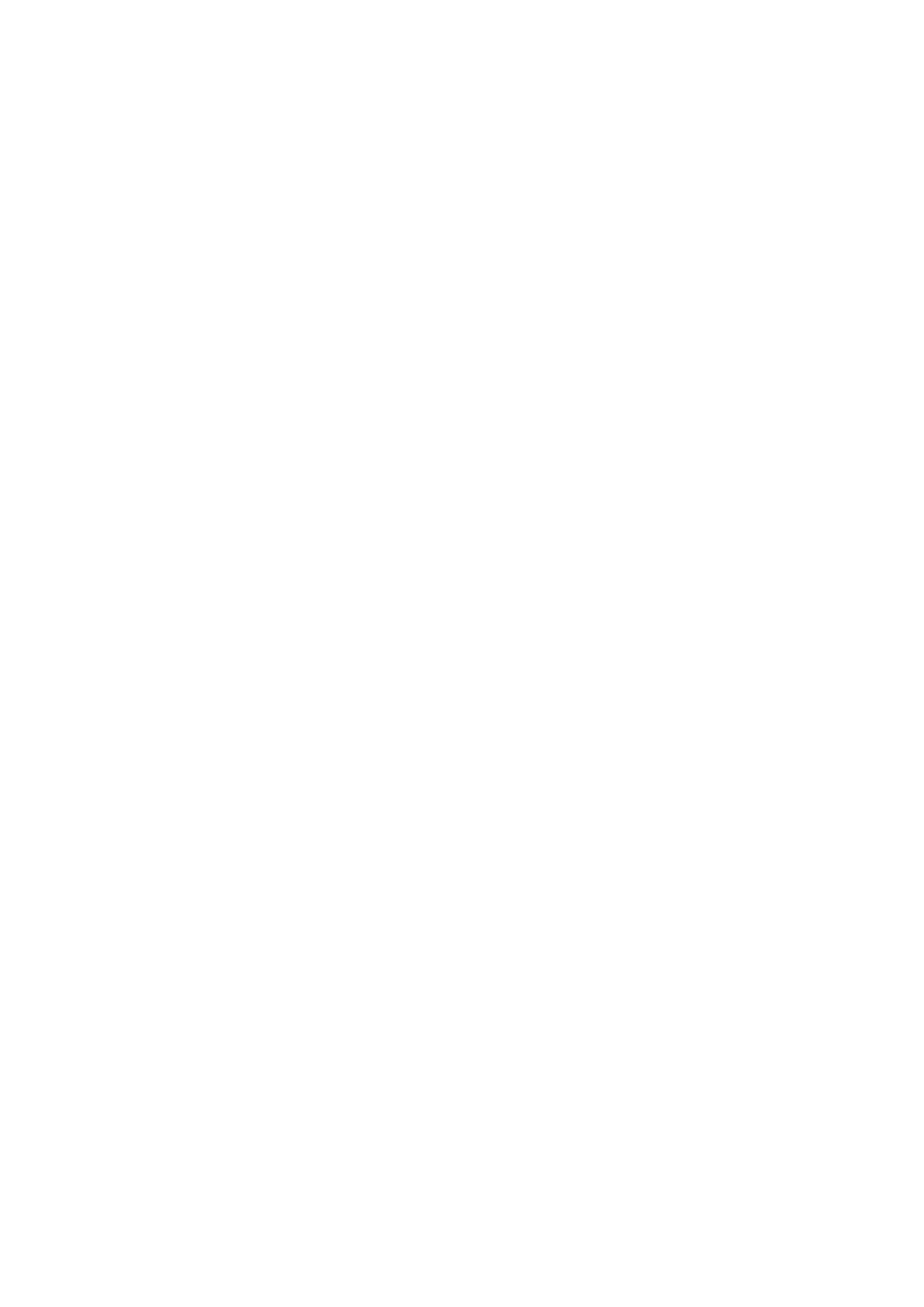# **Damages (Return on Investment) Bill**

## [AS INTRODUCED]

### **CONTENTS**

- 1. Assumed return on investment
- 2. Process for setting rate of return<br>3. Ancillary provision
- Ancillary provision
- 4. Interpretation
- 5. Commencement<br>6. Short title
- Short title

Schedule Schedule C1 to the Damages Act 1996, as inserted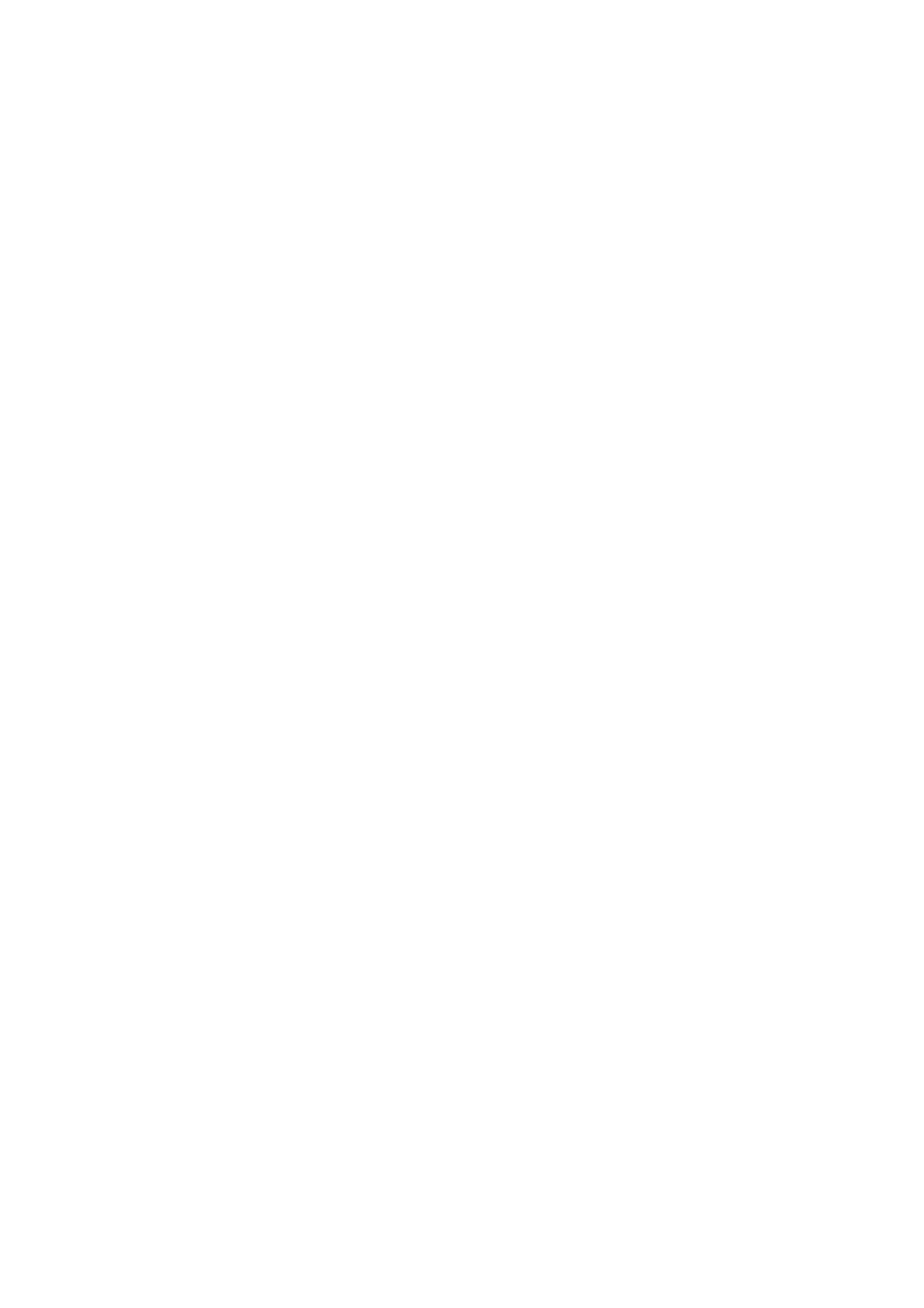### A

## **BILL**

### TO

Make provision in relation to the assumed rate of return on investment of particular damages awarded in personal injury cases.

E IT ENACTED by being passed by the Northern Ireland Assembly and assented to by Her Majesty as follows:

#### **Assumed return on investment**

**1.**—(1) Before section 1 of the Damages Act 1996 insert—

### "**Assumed rate of return on damages invested: Northern Ireland**

 $C1$ .—(1) In determining the return to be expected from the investment of a sum awarded as damages for future pecuniary loss in an action for personal injury the court must, subject to and in accordance with rules of court made for the purposes of this section, take into account the rate of return set by the official rate-assessor.

(2) Subsection (1) does not however prevent the court from taking a different rate of return into account if any party to the action shows that the different rate is more appropriate in the circumstances of the case.

(3) Schedule C1 (which makes provision about setting the rate of return for the purpose of subsection (1)) has effect.

(4) In subsection (1), the reference to the official rate-assessor is to—

- (a) if no regulations under paragraph (b) are in force, the Government Actuary (but, when that office is vacant, the Deputy Government Actuary), or
- (b) a person appointed in place of the Government Actuary (including the Deputy as referred to in paragraph (a)) by regulations made by the Department of Justice in Northern Ireland.

(5) Regulations under subsection (4)(b) may provide for a person to deputise for the person appointed in place of the Government Actuary.

15

10

5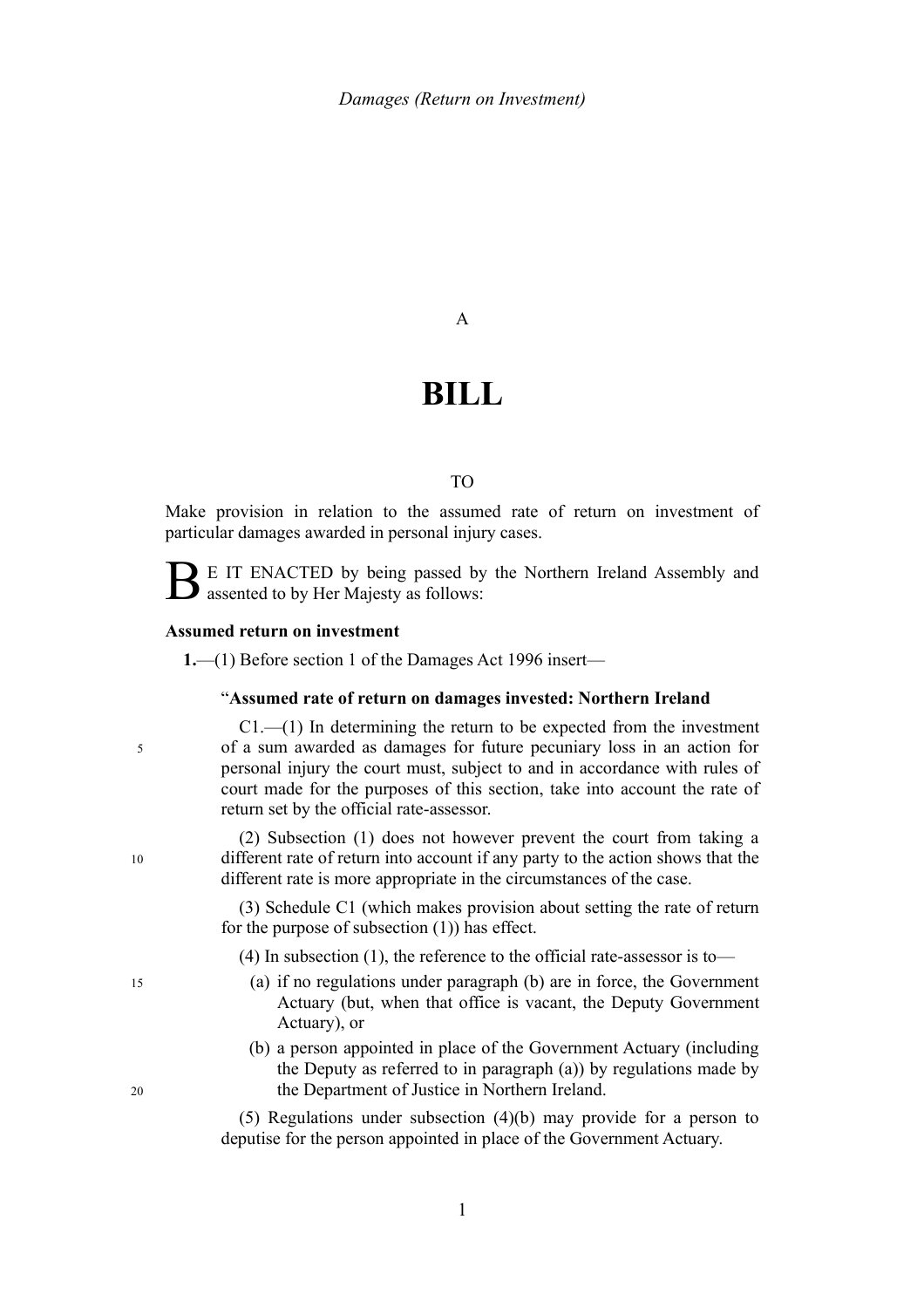(6) Before making regulations under subsection (4)(b), the Department of Justice in Northern Ireland must obtain the agreement of—

- (a) as respects appointment in place of the Government Actuary, the person to be appointed,
- (b) as respects deputising as mentioned in subsection (5), the person who is to deputise as provided for.

(7) The power to make regulations under subsection (4)(b) is exercisable by statutory rule for the purposes of the Statutory Rules (Northern Ireland) Order 1979.

10

5

(8) Regulations under subsection (4)(b) may not be made unless a draft of the regulations has been laid before, and approved by a resolution of, the Assembly.".

(2) Section 1 of the Damages Act 1996 is repealed.

### <span id="page-5-2"></span>**Process for setting rate of return**

**2.** Before Schedule 1 to the Damages Act 1996, insert Schedule C1 as set out in the Schedule to this Act. 15

### <span id="page-5-1"></span><span id="page-5-0"></span>**Ancillary provision**

**3.**—(1) The Department may by regulations make any incidental, supplementary, consequential, transitional, transitory or saving provision that it considers appropriate for the purposes of, in connection with or for giving full effect to this Act. 20

(2) Regulations under subsection [\(1\)](#page-5-0) may modify any statutory provision (including this Act).

(3) Regulations under subsection [\(1\)—](#page-5-0)

- (a) may not be made unless a draft of the regulations has been laid before, and approved by a resolution of, the Assembly, if they modify Northern Ireland legislation or an Act of Parliament;  $25$ 
	- (b) otherwise, are subject to negative resolution.

### **Interpretation**

**4.** In this Act— 30

"the Department" means the Department of Justice;

"statutory provision" has the meaning given by section 1(f) of the Interpretation Act (Northern Ireland) 1954.

### **Commencement**

**5.**—(1) Sections [3](#page-5-1) to [6](#page--1-0) come into operation on the day after this Act receives Royal Assent. 35

(2) The other provisions of this Act come into operation on such day or days as the Department may by order appoint.

(3) An order under subsection (2) may include transitional, transitory or saving provision. 40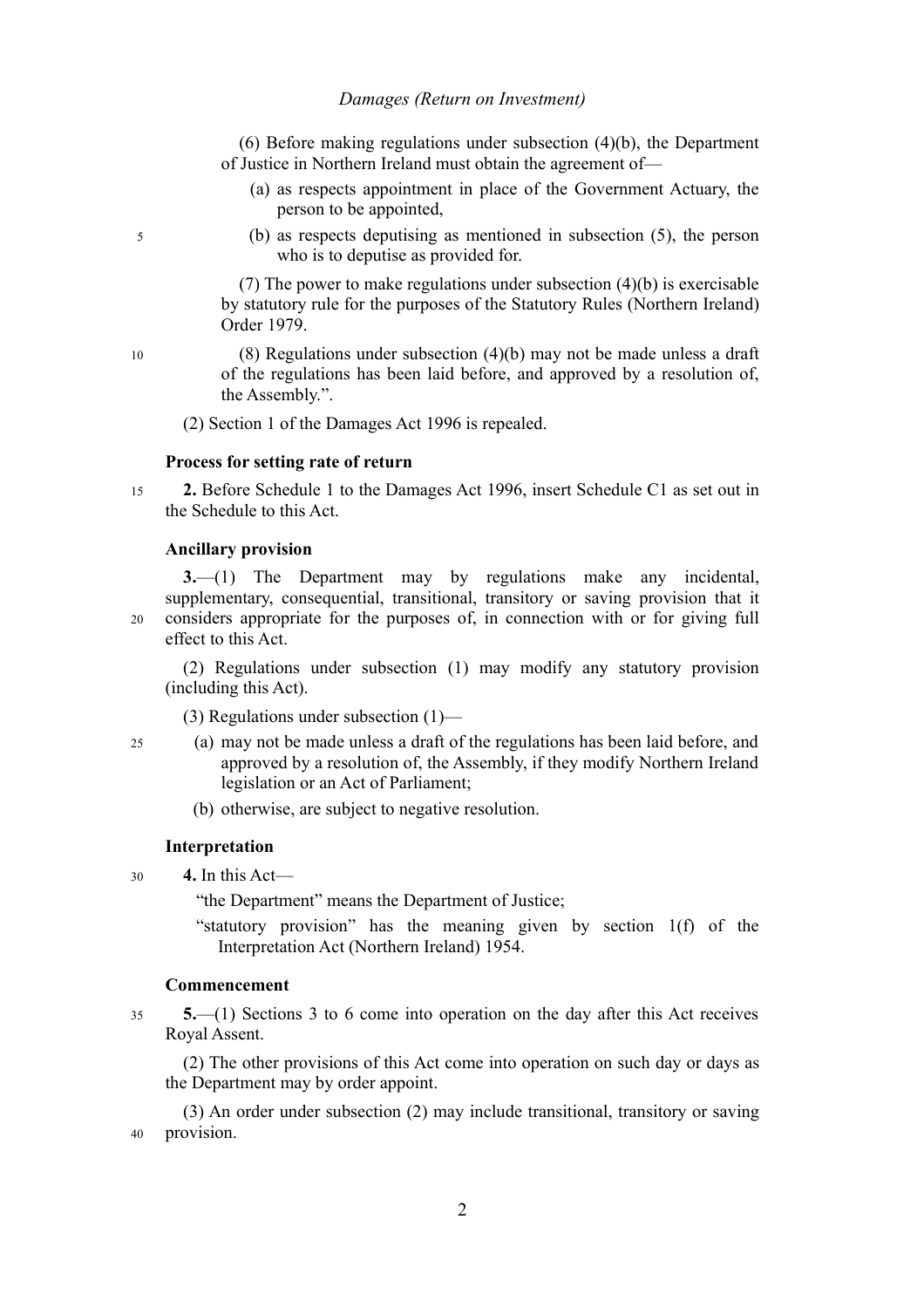## *Damages (Return on Investment)*

### **Short title**

**6.** This Act may be cited as the Damages (Return on Investment) Act (Northern Ireland) 2021.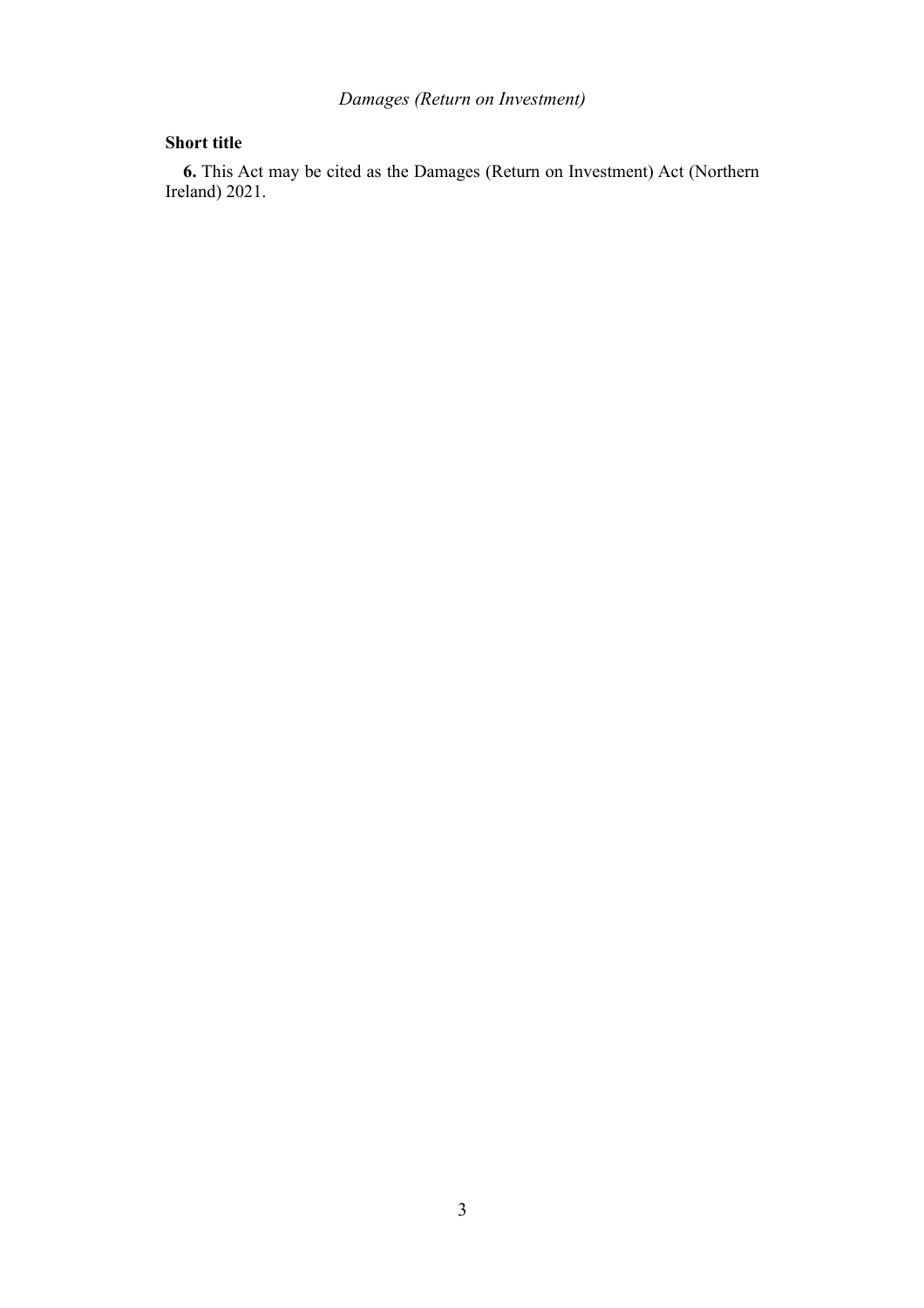### **SCHEDULE**

Section [2.](#page-5-2)

5

### "SCHEDULE C1 SETTING THE RATE FOR SECTION C1(1): NORTHERN IRELAND

|    | Regular review of rates of return                                                                                                                                                                                                                                                                                                                                                                                   |
|----|---------------------------------------------------------------------------------------------------------------------------------------------------------------------------------------------------------------------------------------------------------------------------------------------------------------------------------------------------------------------------------------------------------------------|
|    | $1$ .—(1) The rate-assessor must review any original rate of return.                                                                                                                                                                                                                                                                                                                                                |
| 10 | (2) A review under sub-paragraph (1) must be started by the rate-<br>assessor on the appointed day.                                                                                                                                                                                                                                                                                                                 |
|    | (3) For the purposes of this paragraph, an original rate of return is—                                                                                                                                                                                                                                                                                                                                              |
|    | (a) a rate of return to which paragraph $27(1)$ applies, or                                                                                                                                                                                                                                                                                                                                                         |
|    | (b) the position of there being no rate of return to which paragraph<br>$27(1)$ applies.                                                                                                                                                                                                                                                                                                                            |
| 15 | $2.-(1)$ The rate-assessor must review every subsequent rate of return.                                                                                                                                                                                                                                                                                                                                             |
|    | (2) A review under sub-paragraph (1) must be started by the rate-<br>assessor-                                                                                                                                                                                                                                                                                                                                      |
|    | (a) in relation to the first such review—                                                                                                                                                                                                                                                                                                                                                                           |
|    | $(i)$ on 1st July 2024, or                                                                                                                                                                                                                                                                                                                                                                                          |
| 20 | (ii) earlier as is required by the Department of Justice;                                                                                                                                                                                                                                                                                                                                                           |
|    | (b) in relation to any subsequent review—                                                                                                                                                                                                                                                                                                                                                                           |
|    | (i) on the day after the last day of the 5-year period, or                                                                                                                                                                                                                                                                                                                                                          |
|    | (ii) earlier within the 5-year period as is required by the Department<br>of Justice.                                                                                                                                                                                                                                                                                                                               |
| 25 | (3) Where a review under sub-paragraph (1) is started earlier by virtue<br>of sub-paragraph $(2)(a)(ii)$ or $(2)(b)(ii)$ , it is to be treated as an extra review<br>that does not affect the starting date for the first review of 1st July 2024 or<br>the running of the 5-year period in relation to the previous review (and no<br>5-year period runs under sub-paragraph (2) in relation to the extra review). |
| 30 | $(4)$ For the purposes of this paragraph—                                                                                                                                                                                                                                                                                                                                                                           |
|    | (a) a subsequent rate of return is a rate of return that is set—                                                                                                                                                                                                                                                                                                                                                    |
|    | (i) for the time being (including by reason of an extra review as<br>mentioned in sub-paragraph (3)), and                                                                                                                                                                                                                                                                                                           |
| 35 | (ii) subsequently to an original rate of return as described in<br>paragraph $1(3)(a)$ (including as a result of a review under sub-<br>paragraph (1) conducted from time to time by virtue of the<br>continuing operation of sub-paragraph $(2)(a)$ and $(b)$ ),                                                                                                                                                   |
|    | (b) the 5-year period is the period of 5 years beginning with the day on<br>which the previous review of a rate of return must be started                                                                                                                                                                                                                                                                           |
| 40 | (ignoring an extra review as mentioned in sub-paragraph (3)).                                                                                                                                                                                                                                                                                                                                                       |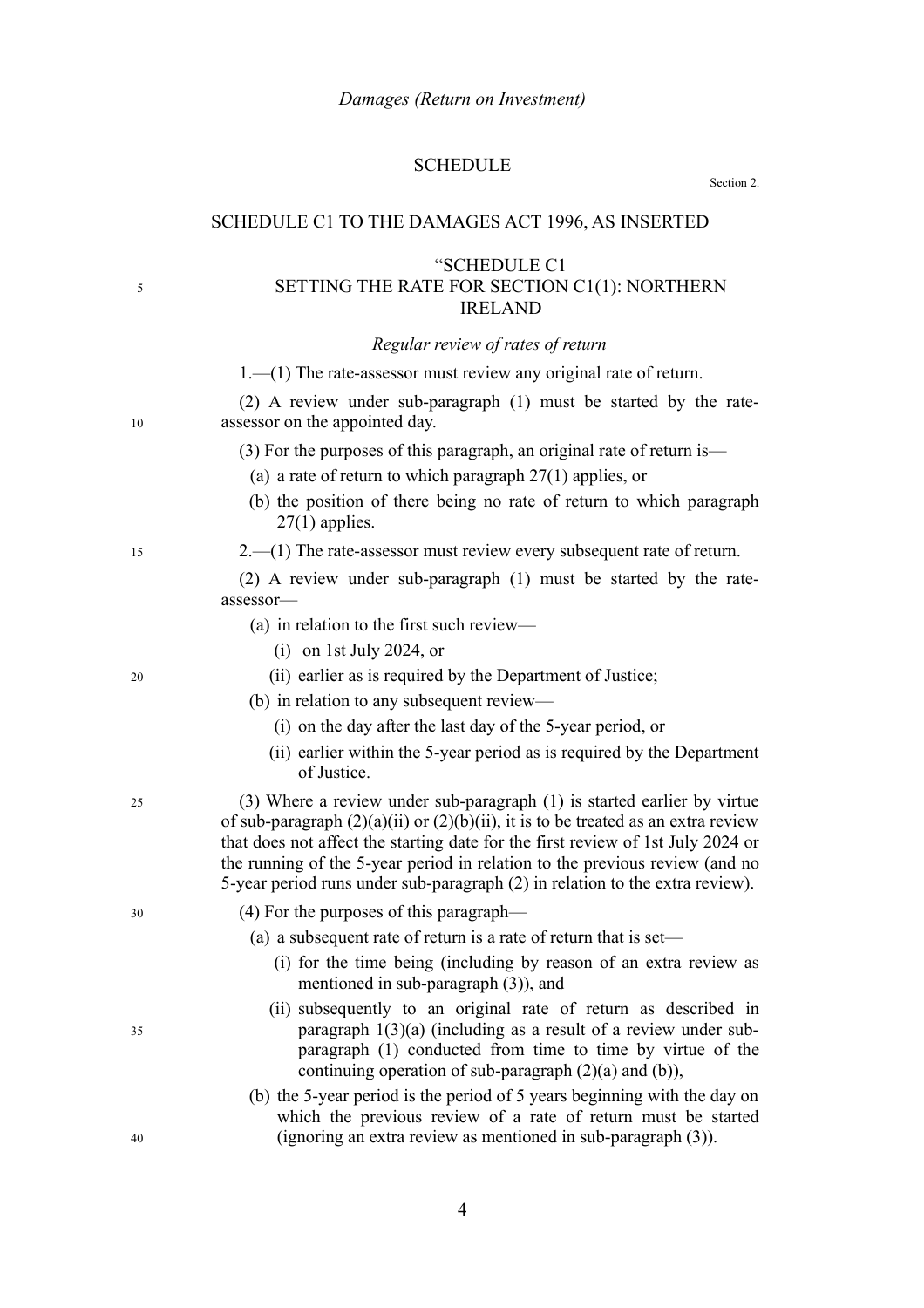3.—(1) A review of a rate of return under paragraph  $1(1)$  or  $2(1)$  must be concluded by the rate-assessor within the 90-day period.

(2) For the purposes of this paragraph, the 90-day period is the period of 90 days beginning with the day on which the review must be started by the rate-assessor.

#### *Overview as to rate-setting*

4.—(1) The conduct by the rate-assessor of a review of a rate of return under paragraph  $1(1)$  or  $2(1)$  is governed by—

- (a) paragraphs 5 to 7,
- (b) paragraphs 9 and 10,
- (c) paragraphs 12 and 13,
- (d) paragraphs 19 to 21.

(2) A rate of return is to be set as a result of a review under paragraph 1(1) or 2(1) accordingly (plus see paragraph 23 as to reporting afterwards on the conduct of such a review).

5. In a review under paragraph  $1(1)$  or  $2(1)$ , the rate-assessor must determine whether a rate of return to be set is to be—

- (a) different from the rate of return with which the review is concerned, or
- (b) the same as the rate of return with which the review is concerned.

6. In a review under paragraph  $1(1)$  or  $2(1)$ , the rate-assessor must have regard to views—

- (a) of any person whom the rate-assessor chooses to consult, and
- (b) of any person whose advice the rate-assessor chooses to seek,
- where received by the rate-assessor within a reasonable time in connection with the review.  $25$

### *Returns-based assessment*

7.—(1) The basis on which the rate-assessor is to make a rate determination in a review under paragraph  $1(1)$  or  $2(1)$  is as set out in subparagraph (2).

(2) A rate of return should reflect the return that could reasonably be expected to be achieved by a person who invests—

- (a) in the notional portfolio, and
- (b) for a period of 43 years.

(3) This is without prejudice to paragraphs 10 and 20 (with paragraph 10 to be met before paragraph 20 is met).

(4) The notional portfolio is shown in the table in paragraph 12(3).

8. The Department of Justice may by regulations modify a period mentioned in paragraph 7(2).

15

5

10

20

 $30$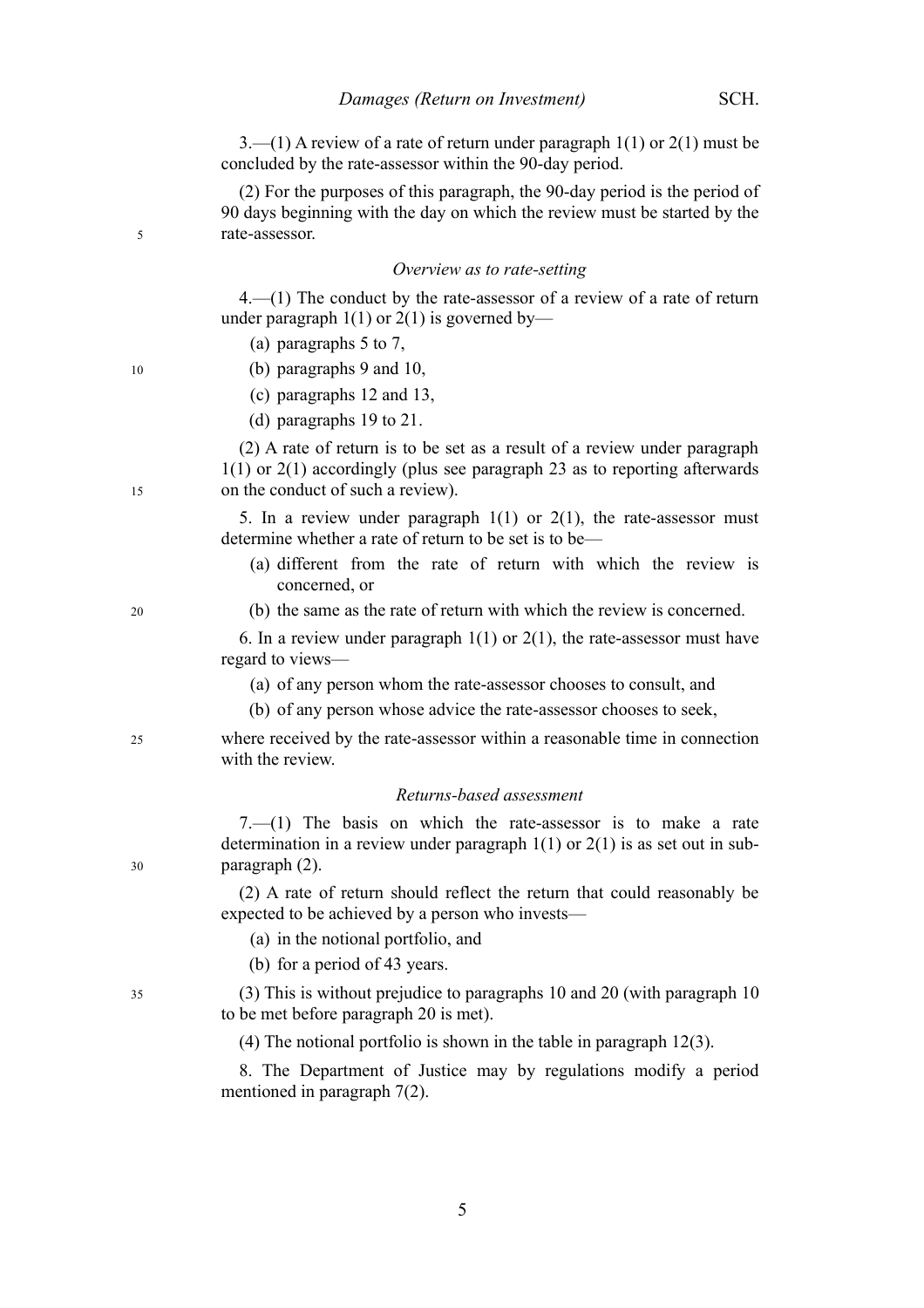|    | relates.                                             | $9-(1)$ Allowance must be made by the rate-assessor for the impact of<br>inflation on the value of the return or investment to which paragraph $7(2)$                                                                               |  |  |  |  |  |
|----|------------------------------------------------------|-------------------------------------------------------------------------------------------------------------------------------------------------------------------------------------------------------------------------------------|--|--|--|--|--|
| 5  | indicating an upward or downward trend—              | (2) The impact of inflation is to be allowed for by reference to, whether                                                                                                                                                           |  |  |  |  |  |
|    | (a) the retail prices index, or                      |                                                                                                                                                                                                                                     |  |  |  |  |  |
|    |                                                      | (b) some published information relating to costs, earnings or other<br>monetary factors as is, for use instead of the retail prices index,<br>prescribed in regulations made by the Department of Justice.                          |  |  |  |  |  |
| 10 | published by that Board.                             | (3) In sub-paragraph (2), "the retail prices index" means the general<br>index (for all items) published by the Statistics Board or, if that index is<br>not published for a relevant month, any substituted index or index figures |  |  |  |  |  |
|    |                                                      | Standard adjustments                                                                                                                                                                                                                |  |  |  |  |  |
| 15 |                                                      | $10$ . $-$ (1) The standard adjustments must be made by the rate-assessor to<br>a rate of return that would be arrived at but for this paragraph.                                                                                   |  |  |  |  |  |
|    | $(2)$ The standard adjustments are the deduction of- |                                                                                                                                                                                                                                     |  |  |  |  |  |
|    | (a) $0.75$ of a percentage point, to represent—      |                                                                                                                                                                                                                                     |  |  |  |  |  |
|    | (i) the impact of taxation, and                      |                                                                                                                                                                                                                                     |  |  |  |  |  |
| 20 |                                                      | (ii) the costs of investment advice and management, and                                                                                                                                                                             |  |  |  |  |  |
|    | to the rate of return.                               | (b) 0.5 of a percentage point, as the further margin involved in relation                                                                                                                                                           |  |  |  |  |  |
|    | appearing in paragraph $10(2)(a)$ or (b).            | $11.$ — $(1)$ The Department of Justice may by regulations modify a figure                                                                                                                                                          |  |  |  |  |  |
| 25 | $(2)$ A figure as so modified—                       |                                                                                                                                                                                                                                     |  |  |  |  |  |
|    | (a) may be zero or a positive number,                |                                                                                                                                                                                                                                     |  |  |  |  |  |
|    | incorporate a decimal fraction.                      | (b) if not a whole number (including zero), may comprise or                                                                                                                                                                         |  |  |  |  |  |
|    |                                                      | Notional investment portfolio                                                                                                                                                                                                       |  |  |  |  |  |
| 30 | types of things for investment in.                   | $12.$ (1) As for the basis on which the rate-assessor is to proceed by<br>virtue of paragraph $7(1)$ , the notional portfolio is a combination of various                                                                           |  |  |  |  |  |
|    | $(2)$ In the table—                                  |                                                                                                                                                                                                                                     |  |  |  |  |  |
| 35 | composed of,                                         | (a) the first column shows the types of things that the portfolio is                                                                                                                                                                |  |  |  |  |  |
|    | things is of the portfolio.                          | (b) the second column shows the percentage that each of the types of                                                                                                                                                                |  |  |  |  |  |
|    | $(3)$ The table is as follows—                       |                                                                                                                                                                                                                                     |  |  |  |  |  |
|    | Cash or equivalents                                  | 10%                                                                                                                                                                                                                                 |  |  |  |  |  |
| 40 | Nominal gilts                                        | 15%                                                                                                                                                                                                                                 |  |  |  |  |  |
|    | Index-linked gilts                                   | 10%                                                                                                                                                                                                                                 |  |  |  |  |  |
|    | UK equities                                          | 7.5%                                                                                                                                                                                                                                |  |  |  |  |  |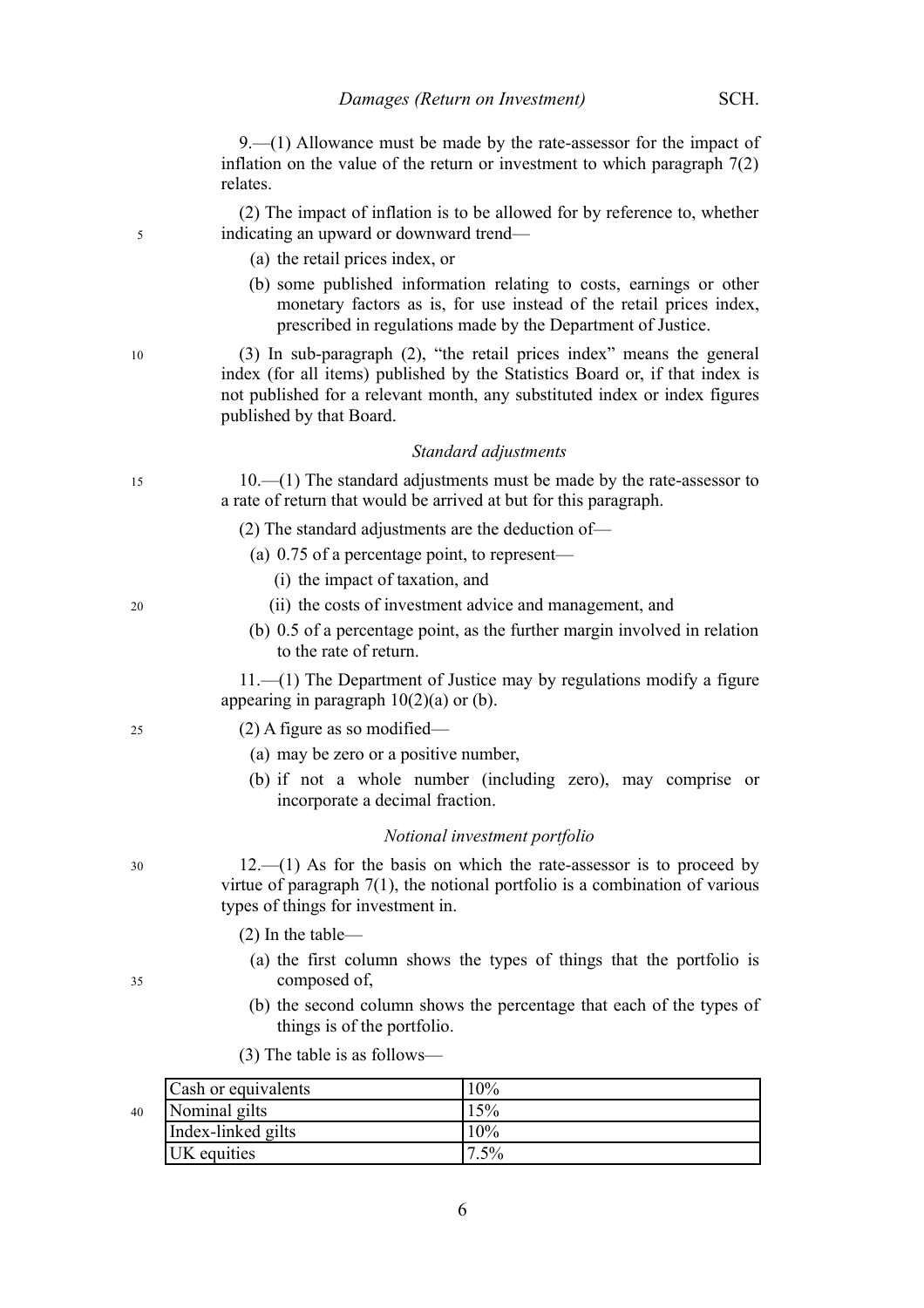| Overseas equities                | $12.5\%$ |
|----------------------------------|----------|
| High-yield bonds                 | $5\%$    |
| Investment-grade-credit          | 30%      |
| Property (heritable or moveable) | $5\%$    |
| Other types (see the examples)   | $5\%$    |

(4) Examples of other types as mentioned in the first column of the table are infrastructure, commodities, hedge funds and absolute return funds.

13. So far as necessary, if—

- (a) an entry in the first column of the table is not ascribed meaning by regulations under paragraph 14,
- (b) any associated examples are not ascribed meaning by regulations under paragraph 14,

the entry is or (as the case may be) examples are to be interpreted by the rate-assessor as appropriate by bringing to bear professional knowledge of what the relevant terminology is commonly understood to mean in investment contexts.

### *Details within portfolio*

14. The Department of Justice may by regulations ascribe meaning to—

- (a) an entry in the first column of the table in paragraph 12(3),
- (b) any associated examples.

15.—(1) The Department of Justice may by regulations—

- (a) as respects the first column of the table in paragraph 12(3), add, remove or modify an entry or any associated examples,
- (b) as respects the second column of the table—
	- (i) add or remove a figure,
	- (ii) modify a figure.
- (2) A figure so added, or as so modified—
	- (a) may be zero or a positive number,
	- (b) if not a whole number (including zero), may comprise or incorporate a decimal fraction.

### *Hypothetical investor*

16.—(1) Before a review under paragraph 2(1) is due to start, the Department of Justice must consider whether regulations under paragraph 14 or 15 are necessary for ensuring that the notional portfolio remains suitable for investment in by a hypothetical investor.

(2) In considering the matter, the Department of Justice must consult such persons as it considers appropriate.

(3) No consideration of the matter is required ahead of an extra review as mentioned in paragraph 2(3).

17.—(1) A hypothetical investor is a person who falls within each of sub-paragraphs (2) to (4).

(2) A person falls within this sub-paragraph if the person—

10

15

20

25

30

35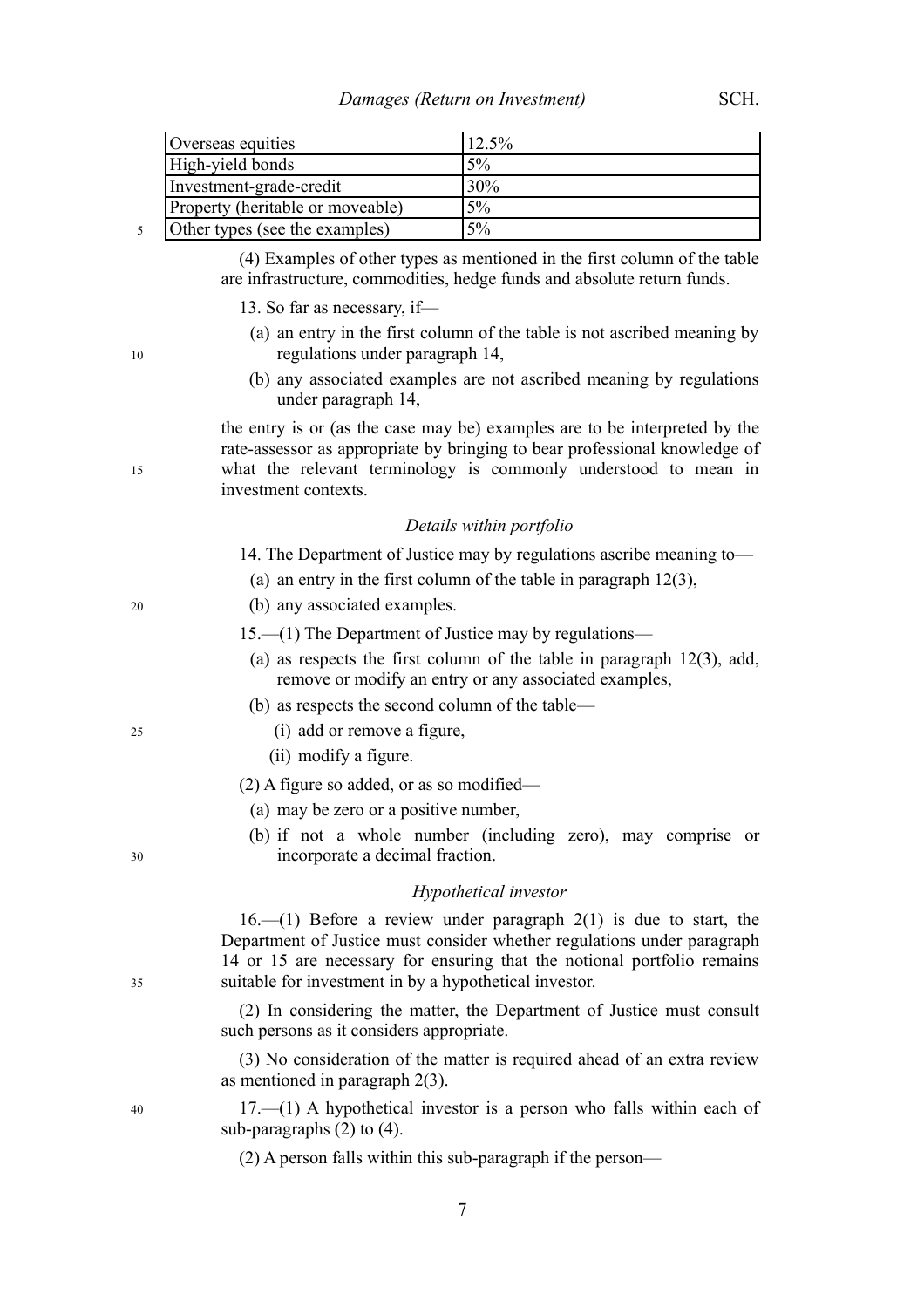|    | (a) is a recipient of damages, and                                                                                                                                                                     |
|----|--------------------------------------------------------------------------------------------------------------------------------------------------------------------------------------------------------|
|    | $(b)$ will-                                                                                                                                                                                            |
|    | (i) invest the damages, and                                                                                                                                                                            |
|    | (ii) do so as properly advised.                                                                                                                                                                        |
| 5  | $(3)$ A person falls within this sub-paragraph if the person—                                                                                                                                          |
|    | (a) has no financial resources, apart from the damages, that can be<br>used to meet the losses and expenses for which the damages are<br>awarded, and                                                  |
| 10 | (b) will make withdrawals from the investment fund deriving from<br>investment of the damages.                                                                                                         |
|    | (4) A person falls within this sub-paragraph if the person is someone<br>whose objectives are of securing that the damages will—                                                                       |
|    | (a) meet the losses and expenses for which the damages are awarded,<br>and                                                                                                                             |
| 15 | (b) be exhausted at the end of the period for which the damages are<br>awarded.                                                                                                                        |
|    | 18. For the purpose of paragraphs 16 and 17—                                                                                                                                                           |
|    | (a) a reference to damages is to damages of the kind mentioned in<br>section $C1(1)$ , and                                                                                                             |
| 20 | (b) the damages are to be assumed to be received in a lump sum<br>(rather than by way of periodical payments).                                                                                         |
|    | Expression of rates set                                                                                                                                                                                |
|    | $19$ — $(1)$ A rate of return is to be set by the rate-assessor as a percentage<br>figure.                                                                                                             |
| 25 | $(2)$ The figure may be—                                                                                                                                                                               |
|    | $(a)$ zero, or                                                                                                                                                                                         |
|    | (b) a negative or positive number.                                                                                                                                                                     |
|    | (3) If the figure is not a whole number (including zero), the number is to<br>comprise or incorporate a decimal fraction of $0.25$ , $0.5$ or $0.75$ .                                                 |
| 30 | $20$ . $-$ (1) A rate of return that would be arrived at but for this paragraph<br>is to be rounded up or down by the rate-assessor to the nearest figure<br>permitted, if necessary so as to come to- |
|    | (a) a whole number (including zero), or                                                                                                                                                                |
| 35 | (b) a number comprising or incorporating a decimal fraction of $0.25$ ,<br>$0.5$ or $0.75$ .                                                                                                           |
|    | (2) If two permitted figures are equally near when rounding under sub-<br>paragraph (1) arises, rounding is to be to whichever of the figures is<br>reached-                                           |
|    | (a) from the positive side of zero, by going towards (or to) zero, or                                                                                                                                  |
| 40 | (b) from the negative side of zero, by going further below zero.                                                                                                                                       |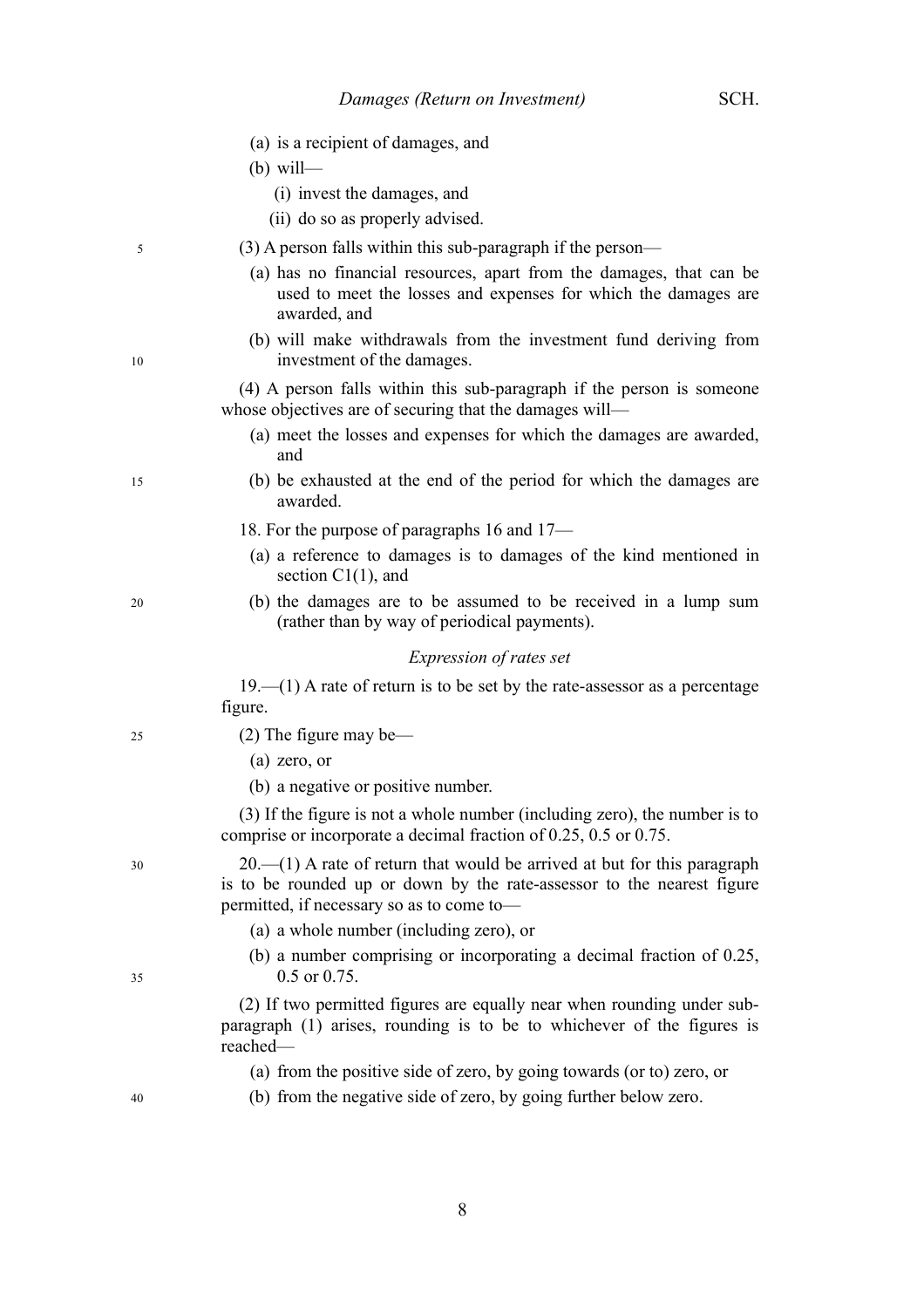### *Single or multiple rates*

21.—(1) Except where the Department of Justice by regulations requires more than one rate of return to be set by the rate-assessor, a rate of return is to be set so as to have effect for all cases.

(2) Where more than one rate of return is set for the time being by virtue of regulations under sub-paragraph (1), a review under paragraph 1(1) or 2(1) is to be conducted separately in relation to each rate of return (and a reference in paragraph  $2(4)(b)$  to the previous review is to be read as necessary for this).

10

15

20

25

30

35

40

5

### 22. Regulations under paragraph 21(1) must—

- (a) specify the circumstances to which each rate of return is to relate,
- (b) require the rate-assessor's report under paragraph 23 to cover each rate of return separately.

### *Reporting and effective date*

23.—(1) After a review under paragraph  $1(1)$  or  $2(1)$  is concluded, the rate-assessor must send to the Department of Justice a report on the conduct of the review.

(2) The report is to be sent to the Department of Justice without undue delay (and no later than on the last day of the 90-day period described in paragraph 3(2)).

(3) The report is to—

(a) include—

(i) a rate determination made in the review,

- (ii) a summary of the calculation of the rate of return (which may be accompanied by explanatory or supporting material),
- (b) state the day on which the report is sent to the Department of Justice (and the day on which the review is concluded).

24.—(1) The Department of Justice must lay the report before the Northern Ireland Assembly as soon as practicable after the day on which the Department receives the report from the rate-assessor.

(2) The rate-assessor must publish the report on the same day as the report is laid before the Northern Ireland Assembly by the Department of Justice.

25. A rate determination comes into effect at the beginning of the day after the day on which the report including the determination is laid before the Northern Ireland Assembly by the Department of Justice.

#### *Reimbursement of costs*

26. The Department of Justice must adequately reimburse the rateassessor for costs, including as to staff and outlays, incurred by the rateassessor in exercising the rate-assessor's functions with respect to a review under paragraph  $1(1)$  or  $2(1)$ .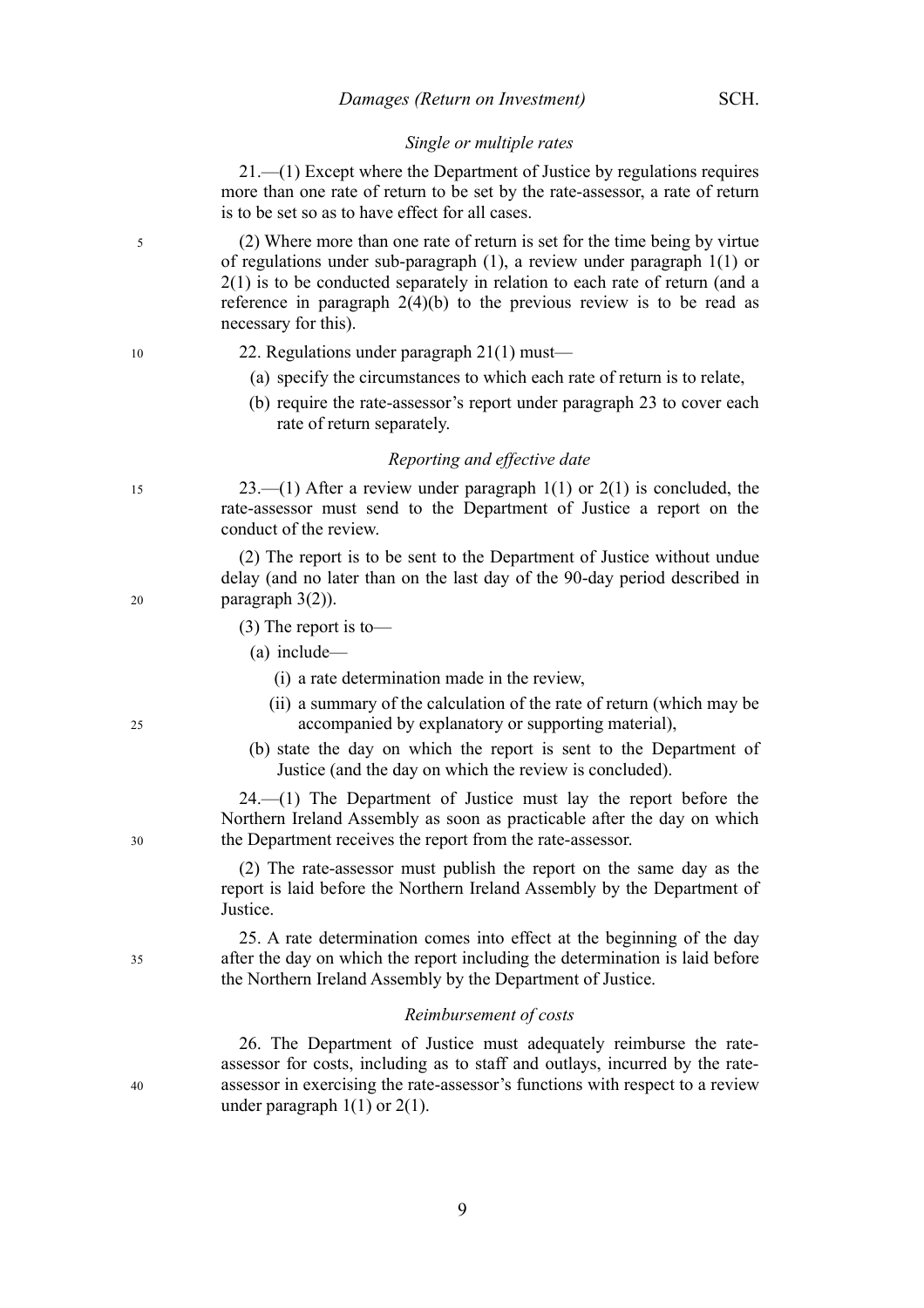#### *Transitional arrangements*

|  |  |  |  |  |  | $27.$ $-$ (1) This sub-paragraph applies to a rate of return– |  |
|--|--|--|--|--|--|---------------------------------------------------------------|--|

- (a) prescribed by an order under section 1(1) of the Damages Act 1996, and
- (b) having effect—

5

10

15

20

25

30

35

40

- (i) in relation to Northern Ireland, and
- (ii) immediately before the appointed day.

(2) A rate of return to which sub-paragraph (1) applies is to be treated from the appointed day as if it were set for the purpose of section  $Cl(1)$ .

 $28$ —(1) A review under paragraph 1(1) of the position of there being no rate of return cannot cause the maintaining of that position, so in conducting such a review in relation to that position—

- (a) paragraphs  $5(a)$  and  $33(5)(a)$  are to be read as if referring to a rate of return of some sort, and
- (b) paragraphs 5(b) and 33(5)(b) are to be ignored.

(2) On the question of a review under paragraph 1(1) of the position of there being no rate of return, see paragraph  $1(3)(b)$ .

29. Paragraph 6 extends to views received, in advance of the appointed day, in anticipation of the starting of a review under paragraph 1(1).

30. Paragraph 26 extends to costs incurred, in advance of the appointed day, in anticipation of the starting of a review under paragraph 1(1).

#### *Procedure for regulations*

31.—(1) Regulations under this Schedule may—

(a) make provision to apply in all cases, or

(b) make different provision for different circumstances.

(2) The power to make regulations under this Schedule is exercisable by statutory rule for the purposes of the Statutory Rules (Northern Ireland) Order 1979.

(3) Regulations under this Schedule may not be made unless a draft of the regulations has been laid before, and approved by a resolution of, the Northern Ireland Assembly.

### *Interpretation of Schedule*

32. In this Schedule, a reference to the rate-assessor is to the official rate-assessor as mentioned in section C1(1).

33.—(1) Sub-paragraphs (2) to (5) apply for the interpretation of this Schedule.

(2) A rate of return is a rate of return for the purpose of section  $C1(1)$ .

(3) A rate of return is set as a result of a review under paragraph 1(1) or

2(1) and on the coming into effect of a rate determination made by the rate-assessor in that review.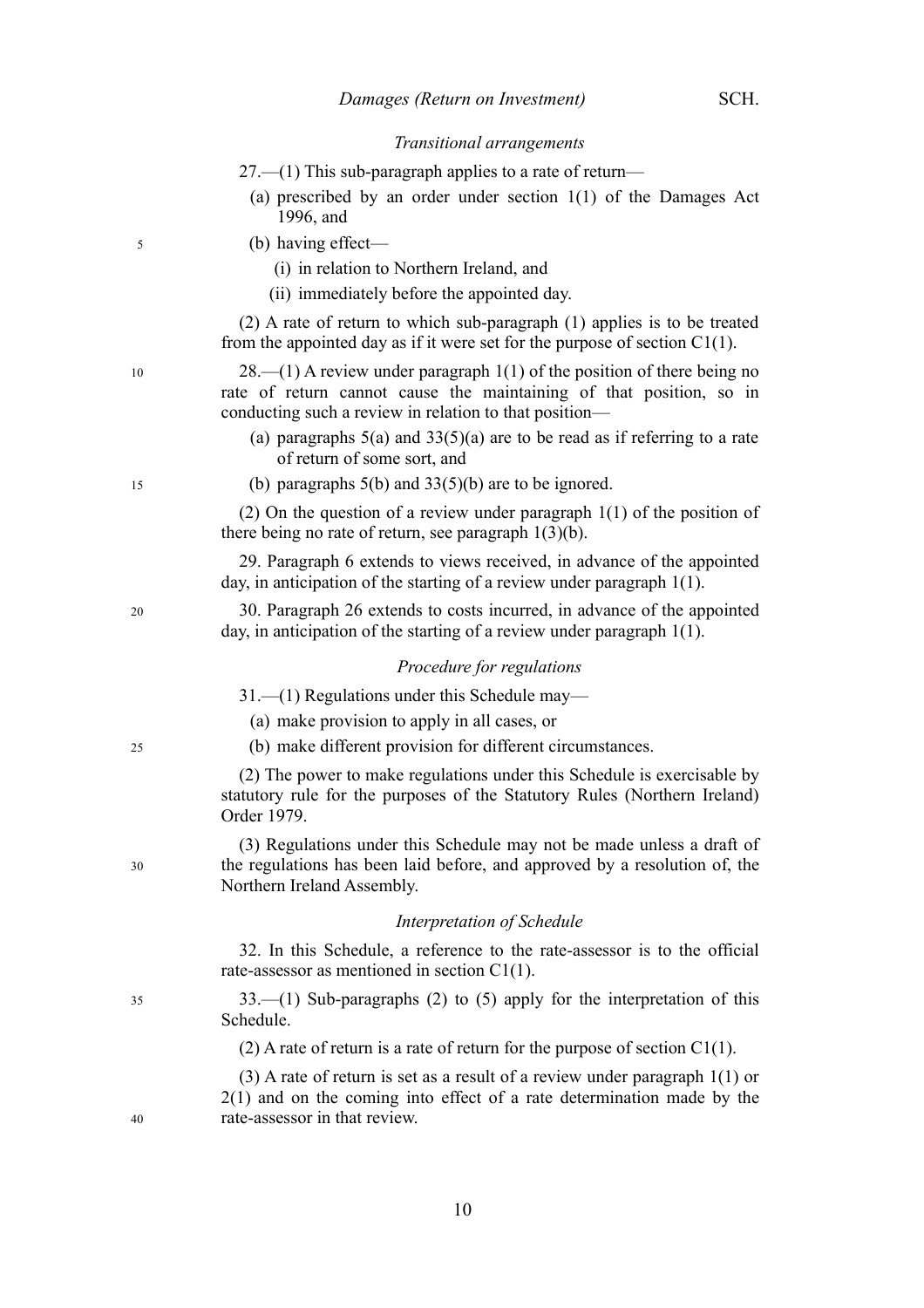(4) A review of a rate of return under paragraph 1(1) or 2(1) is concluded when the rate-assessor makes a rate determination in the review.

(5) A rate determination is a determination by the rate-assessor that is to be made in a review under paragraph 1(1) or 2(1) of what the new rate of return is, either—

- (a) different from the rate of return under review, or
- (b) the same as the rate of return under review.

34. In this Schedule—

- "the appointed day" means the day on which the Schedule to the Damages (Return on Investment) Act (Northern Ireland) 2021 comes into operation;
- "the Department of Justice" means the Department of Justice in Northern Ireland.".

10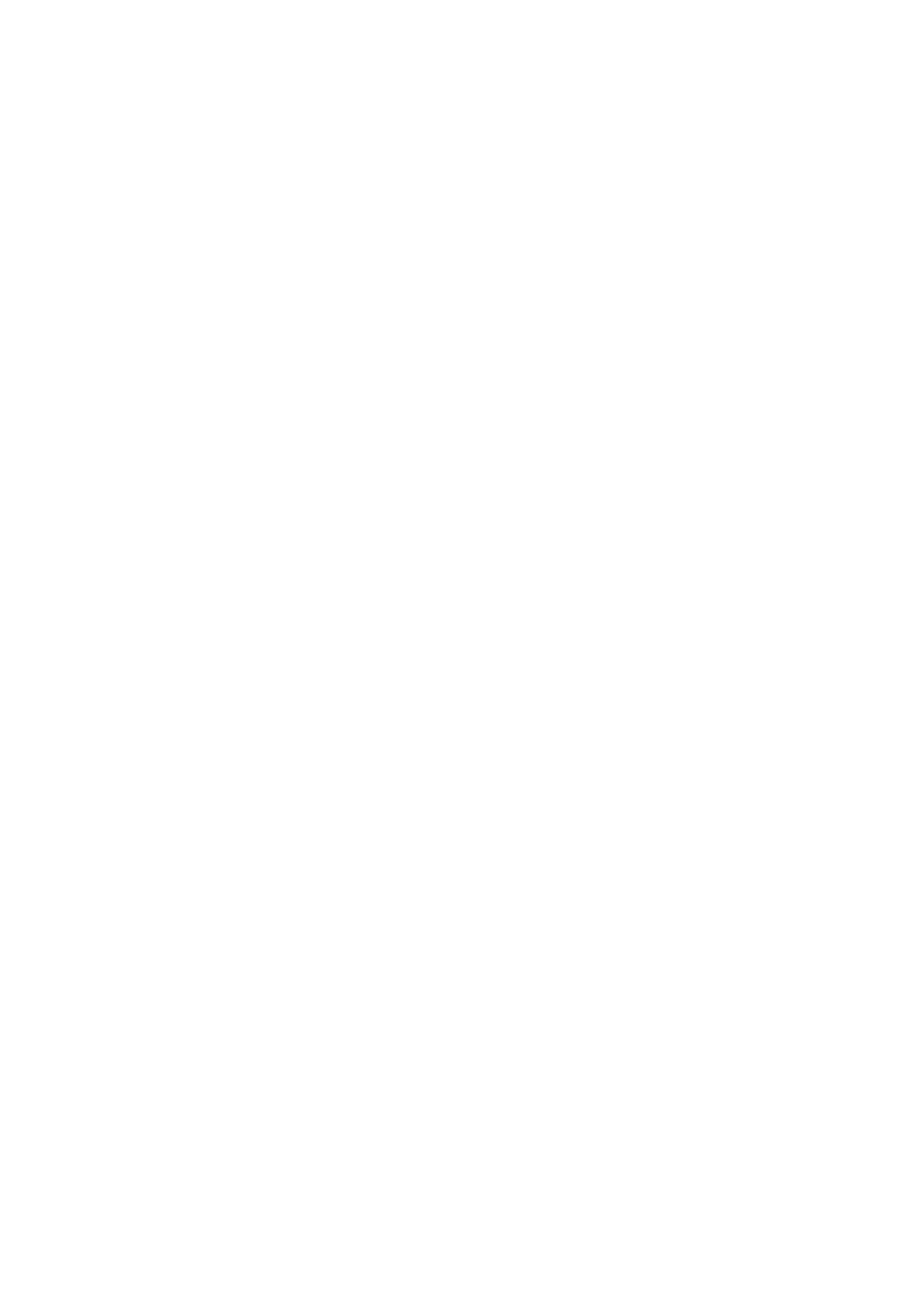# **Damages (Return on Investment) Bill**

## [AS INTRODUCED]

A Bill to make provision in relation to the assumed rate of return on investment of particular damages awarded in personal injury cases.

| Introduced by: | Mrs Naomi Long, Minister of Justice |  |
|----------------|-------------------------------------|--|

On: 1 March 2021

Bill Type: Executive Bill

### **ACCOMPANYING DOCUMENTS An Explanatory and Financial Memorandum is printed separately as NIA Bill 16/17-22 EFM.**